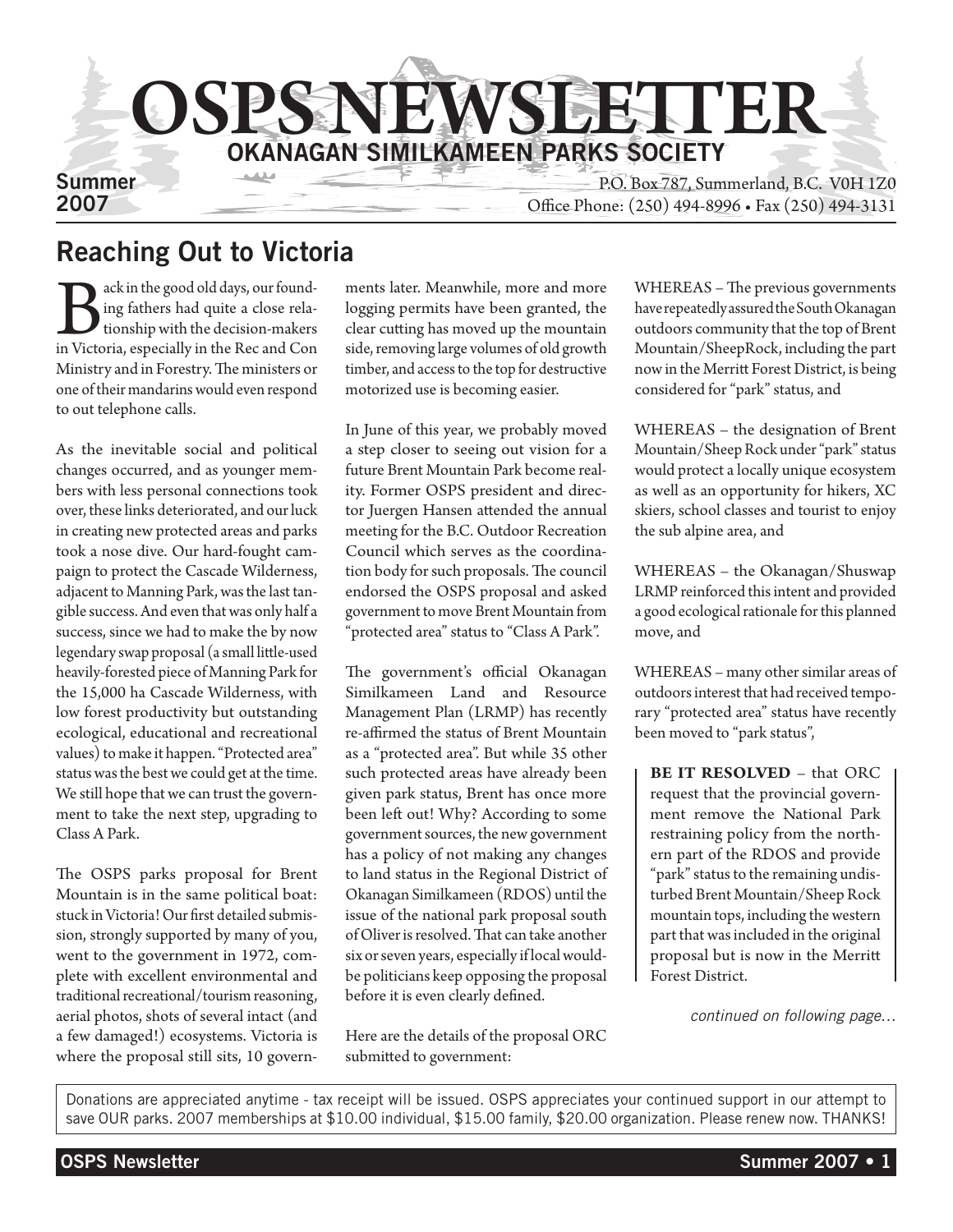# Backcountry /Recreational Trails

The OSPS have suggested for literally decades that the government take measures to designate trails for specific uses and thus separate the conflicting uses from each other. The governments of Quebec and Ontario, and of the states of Washington and Oregon have implemented such laws quite successfully. If they can do it, why can't we?

Such designation should apply to all present and future trails on crown land, including the Trans Canada Trail, and should include the logging roads which provide ten thousands of kilometers of motoring opportunities for trail bikers and ATV's. Once the pending legislation on ATV and trail bike licensing and insurance becomes law, it should be easy to designate trails and to enforce the designation.

As an expression of our collective hopes, ORC has already forwarded a resolution to the government. ORC is not asking for any great revolution but just for a better and clearer policy and process:

### RESOLUTION, ORC 2007-03 **Proposal to establish a collaborative regulatory system for the designation of backcountry recreational trails.**

WHEREAS – B.C.'s backcountry trails were originally established and dedicated for use as native, trade, game, cattle, explorers' or settlers' trails and

WHEREAS – most of these trails are now considered by the general public to be multi-purpose non-status trails, and

WHEREAS – the relatively recent use of these trails by motorized vehicles (specifically, ATVs, dirt bikes, snowmobiles and resource user trucks) has led to everworsening ugly conflict between motorized and non-motorized user groups (such as organized recreational clubs and organizations, loggers, ranchers and other resource

users, tourism operators, individual hikers, cyclists, horseback riders and XC skiers), and

WHEREAS – neither the government nor organized or unorganized trail users have been able to agree on preventive measures or trails management systems to prevent such conflicts and violent clashes between incompatible trails users, and

WHEREAS – several LRMPs have made suggestions for the designation of major trails within their jurisdiction, along the lines recently adopted by the collaborative Apex resource management round table for the XC trails in that area

**BE IT RESOLVED** – that ORC ask the government to develop and establish a comprehensive and collaborative enforceable system or policy for the designation of backcountry trails for specific or unregulated uses, as locally appropriate.

### EDITORIAL NOTE…

On July 3, the executive of the OSPSsupported Summerland Trans Canada Trail Society met with government representative from the Ministry of Tourism, the Arts and Sports to discuss the future status of the Trans Canada Trail, especially in regard to motorized use. The society has received numerous complaints about ugly encounters between non-motorized and motorized users. The government people assured the Society that they would do their best to prevent such encounters in the future. Watch for our next newsletter for more information on this issue. Meanwhile, whether you are motorized or not, please let us know what you think about this issue.

Juergen Hansen *Life Member, OSPS*

*…continued from front page* The good news is that the B.C. government, under its new land use policy, has finally created an integrated one-stopshopping system for such public requests from outdoor groups. The Thompson-Okanagan Management Committee is the functional successor to the old less formal Regional Resource Managers' Meetings. Such Managers' meetings are supposed to bring together the regional administrators from the four land use ministries (Forestry;

Agriculture; Tourism, Sports and the Arts; and Environment) who, in the end, evaluate proposals like Brent and recommend action to the ministers.

**If you agree with this initiative**, please tell the four ministers! They need to know that there is public support for this proposal. All it takes is a few lines, in your own words, preferably handwritten; typed or e-mailed letters are ok:

### *Hon. Stan Hagen*

*Minister of Tourism, Sports and the Arts* Room 028, Parliament Buildings, Victoria, B.C. V8V 1X4; e-mail: stan.hagen.mla@leg.bc.ca

*Hon. Barry Penner Minister of Environment* Room 112, Parliament Buildings, Victoria, B.C. V8V 1X4; e-mail: barry.penner.mla@leg.bc.ca

*Hon. Patrick Bell, Minister of Agriculture and Lands* Room 137, Parliament Buildings, Victoria, B.C. V8V 1X4; e-mail: pat.bell.mla@leg.bc.ca

*Hon. Rick Coleman Minister of Forests and Range* Room 128, Parliament Buildings, Victoria, B.C. V8V 1X4; e-mail: rick.coleman@leg.bc.ca

Juergen Hansen *Life Member, OSPS*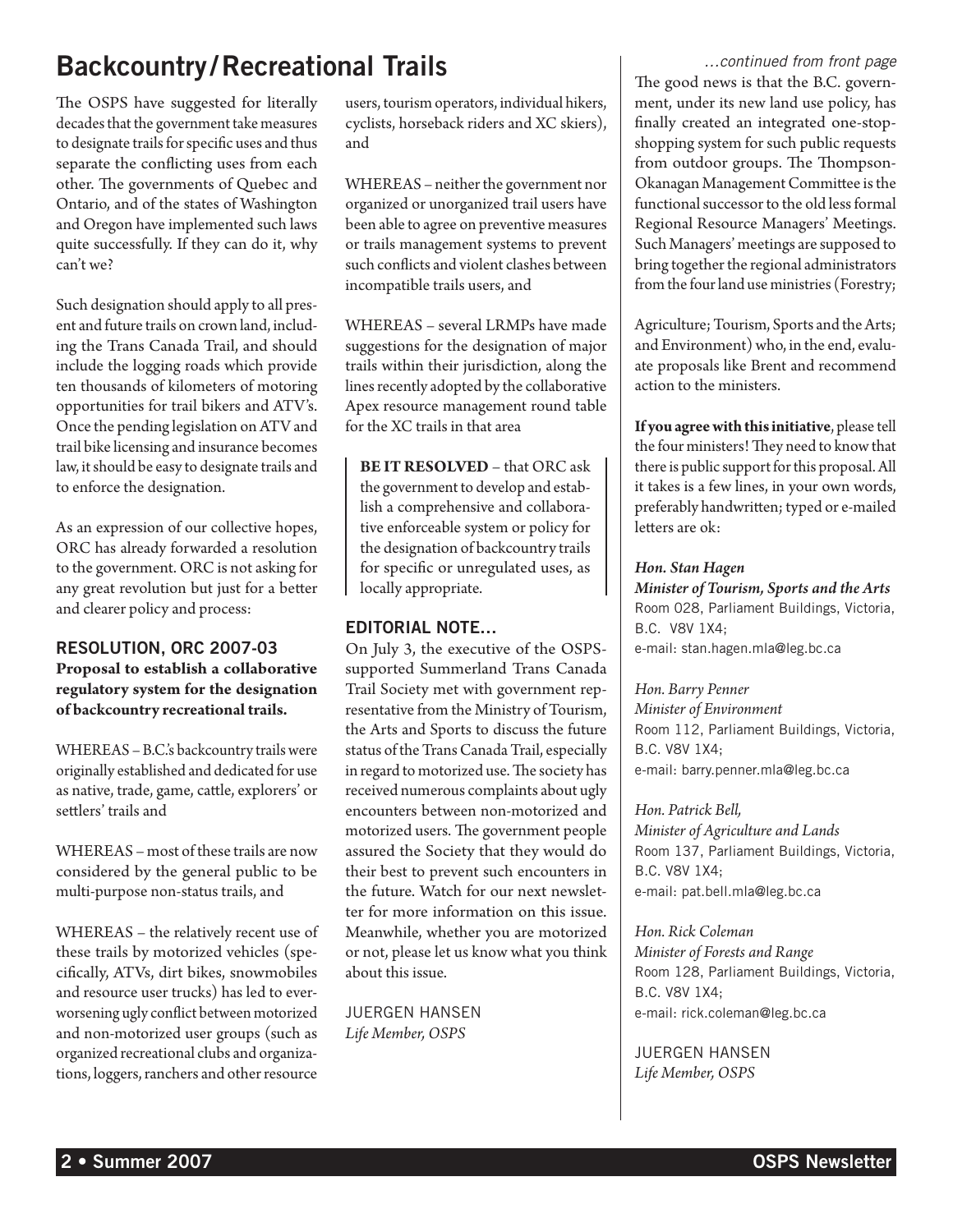## TRADE, INVESTMENT, AND THE ENVIRONMENT Alberta-BC Trade Deal Could Jeopardize Green Measures

Suppose you move to a particular city because you admire its reputation for protecting the environment. Time after time, the local council makes decisions to keep the air, land and water clean. Parks are plentiful. An abundance of bike trails and public transit system second-to-none make your community healthy and walk able. Your city is a world-leader in green initiative and efforts to reduce greenhouse gas emissions. Then what if, all of a sudden, such a scenario could play out in Alberta and British Columbia.

The Trade, Investment and Labour Mobility Agreement (TILMA) that came into force on April 1, 2007 between BC and Alberta is aimed at creating a new regional economic powerhouse in the West. However, the new agreement has the potential to undermine initiatives implemented by democratically elected government and

> seriously erode progress made toward protecting the environment, including protection of endangered species and efforts to combat climate change.

"Although TILMA only applies to BC and Alberta, its powers appear to go far beyond those in previous agreements such as NAFTA", says Sierra Legal lawyer Keith Ferguson who wrote the legal analysis. "Given the broad scope

of TILMA, it's quite remarkable how little the public has heard about it".

Under TILMA, a corporation of individual can sue the provinces for up to \$5 million for interfering with trade or investment opportunities – even if a government

The BC government said Thursday it will spend close to \$14 million this year to improve facilities at provincial parks, including campground upgrades and new drinking water facilities.

Environment Minister Barry Penner said in a news release the government spent \$65

### TILMA means trouble

#### *Dear Editor,*

On April 28, 2006, the provinces of British Columbia and Alberta entered into an agreement, a free trade agreement if you will.

On April 1 of this year the Trade, Investment, and Labour mobility agreement (TILMA) took effect. It will have a devastating effect on local democracy, public health and the environment.

The agreement allows corporations and individuals to sue provincial governments for any measure they feel may hinder there bottom line, even measures designed to protect the environment or public health care will be at risk to corporate lawsuits as high as \$5 million.

Not only was TILMA not debated in the legislature in BC or Alberta but municipal and local governments weren't even consulted before it was signed.

For more info on TILMA please go to www.canadians.org or e-mail me at venalee@nethop.net

Thank you.

*George Venables, Cawston - Penticton Herald May 22, 2007*

action was taken in an attempt to protect the environment.

Sierra Legal's analysis of this potentially sinister development is available at www.sierralegal.org/reports/tilam\_ mar302007.pdf

million in the past three years to improve park facilities and acquire new parkland.

According to the release, the \$14 million in upgrades – which is in addition to the \$65 million already spent – include:

*continued on next page…*



*April Fools' Day legislation is no joke for endangered Alberta and BC caribou*

the vision of sustainability that made your hometown paradise became threatened – all because a corporation challenged your city bylaws as being "more restrictive to trade and investment that necessary?"

According to a new analysis by Sierra Legal,

## Provincial Parks Get a Facelift

The BC Government is Spending Close to \$14 Million this Year to Upgrade BC Provincial Parks Infrastructure to Improve the Camping and Day-Use Experience for Visitors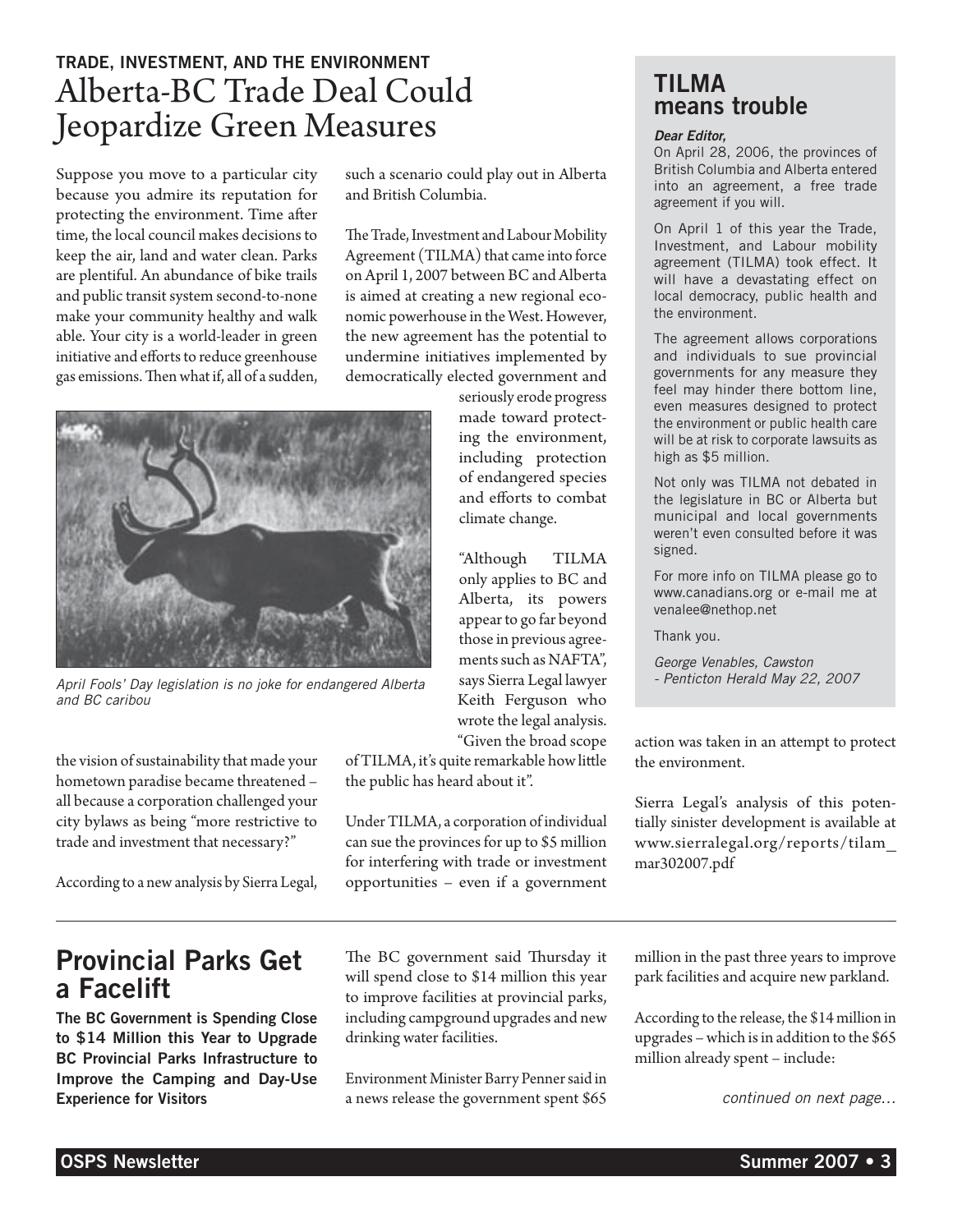# BC's PHO Releases Drinking Water Quality Report

In his first formal report since BC's Drinking Water Protection Act (DWPA) was amended in 2003, Public Health Officer Dr. Perry Kendall outlines the provinces, health authorities' and water suppliers' resulting activities and accomplishments. Progress on the Action Plan for Safe Drinking Water in British Columbia provides a comprehensive yet user-friendly update on public health protection, source water protection, water system assessments, water treatment and distribution, drinking water quality, small systems, and full-cost accounting.

The report also offers a list of 18 recommendations for continued improvement, one of which says that "rates for drinking water should reflect the true, long-term costs of water treatment, distribution, and water system operation, maintenance, monitoring.

Revenue generated from charges for water

should be reinvested in programs that promote awareness of water quality and quantity, protect water quality, improve public health, and encourage sustainable water use to promote healthy communities.

Other recommendations state that:

• The province should improve monitoring of the impacts of resource activities on drinking water sources to ensure adverse impacts on water quality can be identified.

• The province should introduce legislation requiring the licensing of groundwater extraction, and restrict access to groundwater where aquifers are being overused.

• The Ministries of Environment and Agriculture and Lands should work to gain a better understanding of how different land-use practices can influence drinking water sources.

• All provincial ministries and agencies should regularly review their activities in the context of the government's commitment to an integrated approach to drinking water protection.

• All provincial policy decisions related to land use or water management which could have an impact on the province's drinking water program should be taken to the Assistant Deputy Ministers' Committee on Water to ensure that policy direction is consistent with the Action Plan for Safe Drinking Water in British Columbia.

• The provincial government should consider options to improve access to funding support for public water supply systems that are currently ineligible for federal/provincial infrastructure assistance.

• All water suppliers should undertake thorough assessments of their systems and develop assessment response plans. Health authorities need to ensure that all water suppliers have established time frames to complete the assessments.

*continued on next page…*

*…continued from previous page*

• \$520,000 for marine facility construction at Plumper Cove marine park near Gibsons

• \$350,000 for drinking water upgrades at Brandywine Falls park north of Squamish

• \$570,000 for shower building and drinking water upgrades at Goldstream park on southern Vancouver Island

• \$300,000 for campground reconstruction at Fintry park north of Kelowna

• \$340,000 for campground redesign and reconstruction at Ten Mile Lake park near Quesnel

• \$100,000 for drinking water upgrades and cooking shelter construction at Mount Assiniboine park on the BC – Alberta border southwest of Banff

• \$150,000 for day-use reconstruction at Crooked River park north of Prince George

• \$120,000 for campground upgrades at Swan Lake park southeast of Dawson Creek

• \$150,000 for water system upgrades

at Lac Le Jeune park between Kamloops and Merritt

• \$270,000 for trail repairs and signage upgrades at Naikoon park on the Queen Charlotte Islands

Gwen Barlee, policy director with the Western Canada Wilderness Committee, said the park upgrades are "definitely a step in the right direction".

But she said the province also needs to hire more park rangers to monitor what goes on in BC's parks.

Barlee said her group estimates there are about 40 per cent fewer park rangers in BC now than in 2001, when the BC Liberal government made significant cuts to the program. According to WCWC estimates, BC has just 64 full-time-equivalent park rangers to monitor 13 million hectares of protected areas.

In comparison, Alberta has 110 rangers and Washington state 235 – even though

they have fewer parks.

Barlee said rangers are needed in BC parks not only to monitor poaching and polluting, but also to handle more mundane concerns like rowdy campers.

"We need to have eyes and ears on the ground," said Barlee. "Right now, parks are kind of taking care of themselves – and that can't last forever".

NDP MLA Shane Simpson, the party's environment critic, echoed Barlee's concerns.

"In most of our parks we have no park rangers", he said. "Are we really treating our parks with the level of attention they require considering what an important legacy they are and how important they are to our tourism business?"

source: Chad Skelton *Vancouver Sun*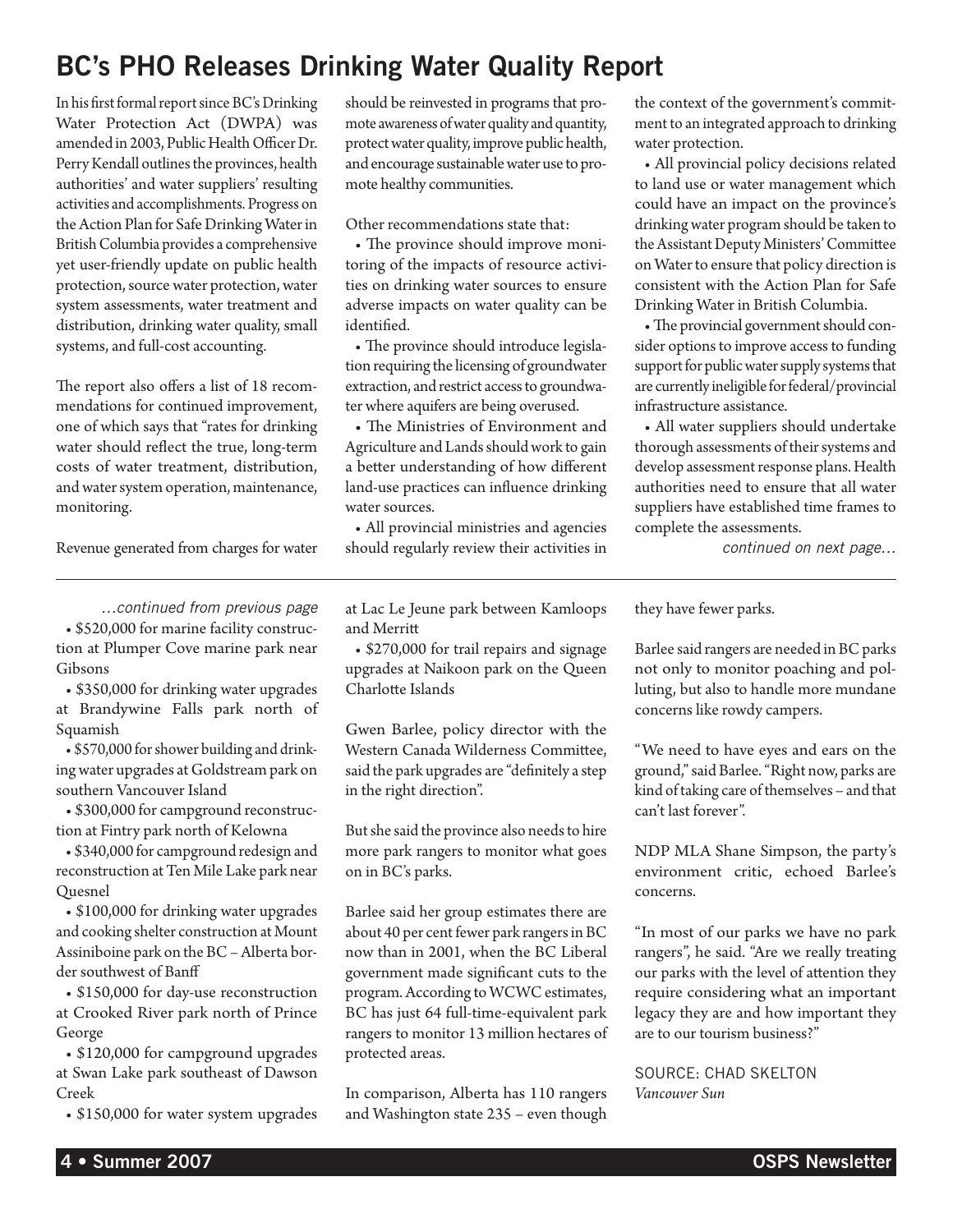### Limit Growth To Our Water Carrying Limits

In his May 19 editorial, Think ahead, protect options, Editor Tom Wilson, acknowledged that the Okanagan Partnership organization has research from UBC professors that indicate there won't be enough clean water to sustain Kelowna's population by 2050.

Despite this, Wilson states the typical pro-growth position that we shouldn't politically limit growth and we won't because we have the ability to vastly improve sustainability without pulling up drawbridges.

If the city can't sustain water to 2050, how is it going to ensure water is sustained beyond 2050 for future generations?

Unfortunately, in accommodating growth, Kelowna City Hall's strategies of reducing household and yard water use, and it's so-called smart growth high rise densification are futile shortterm band-aids.

Indeed, whatever water saved is consumed by increasing population, leaving a net water deficit. The reality is, clean water supplies are finite, where-as growth increases exponentially. This means, the faster the growth, the greater depletion, pollution and drought.

Logically, the way to sustain water to 2050 and beyond for future generations, is to limit growth to the carrying capacity of tipping point of water.

We face two main choices. Carry on with chasing endless growth and blindly speeding along using conservation Band-Aids believing all is well, until we collide with nature's barrier of carrying capacity. When carrying capacity is exceeded, supreme nature, restores its equilibrium of balance by lifting its deadly drawbridges of depletion and drought to terminate the growth plague and to paralyse Kelowna.

Or, we can voluntarily slow growth, by lifting our drawbridges just enough to limit growth to ensure it doesn't exceed the barrier of nature's carrying capacity, in perpetuity.

One method is to simply have moratoriums or quotas on building permits tied to vital water supplies.

In conclusion, endless uncontrolled growth is one of the main causes of water shortages, pollution and drought. Therefore, survival depends on controlling and limiting growth. So, the obvious question is, why is Kelowna City Hall and Okanagan Partnership malingering in properly putting the brakes on growth today to prevent disastrous drought being here before 2050 or after?

*Robert Cichocki, Kelowna – OSPS Member Okanagan – June 23, 2007*

# Keep Thirsty U.S. Away From Our Water: Expert

### Natural resource a 'fundamental human right', under threat, trade lawyer tells conference

Canada urgently needs a clear policy to protect that nation's water resources from privatization, pollution and the creeping demands of the United States, a leading activist told an Ottawa conference yesterday.

"Water needs to be regarded as a fundamental human right and not as a commodity", said international trade lawyer Steven Shrybman. "That is critically important. We need to strengthen sovereignty and negotiate and agreement with the United States that makes it very clear that we will determine when and where Canadian water resources will be used. And that agreement needs to trump any right of any claimant in a trade agreement to assert a claim on Canadian water".

Mr. Shrybman was speaking at Integrate this, a packed weekend conference organized by the Council of Canadians, a leftleading advocacy group, to challenge terms of the Security and Prosperity Partnership between Canada, Mexico and the United States. Opponents of the partnership say its proposed increased economic integration of the three countries is a threat to Canada and Canadians in numerous areas.

"Even if Canadian water was a legally designated human right and not a commodity

*…continued from previous page*

• Strategies should be developed to prevent the creation of new small water systems where other supplies could be expanded or existing supplies amalgamated.

• Public water systems should engage their customers in fiscal planning for maintaining and upgrading their systems over that would not necessarily mean it couldn't be shared," added Mr. Shrybman.

But Canadian water resources should not, he said be used to support unsustainable management of water in the United States.

"In other words", he said, "If they are not managing water properly in the U.S. and they run out, it is no answer to simply divert Canadian water".

Critics of the U.S. thirst for water point to water-importing desert cities in Arizona and Nevada – especially Las Vegas – as examples of unsustainable use of water.

The majority of water resources in Canada are currently public owned, but there is a growing fear among those who agree the Canadian government develops a firm policy, for-profit private corporations will eat into public ownership with no guarantee that water could be delivered safely to the public at an affordable price.

"Water services should be delivered on a not-for-profit basis regardless of people's ability to pay," said Mr. Shrybman, "and there should be universal access to water".

Most Canadians wrongly think that there is already universal access to water in this country, said Mr. Shrybman.

"It depends", he said. "Many communities live with boiled water advisories and water in many first nations' communities is an international scandal".

*Source – The Ottawa Citizen – Sunday, April 1, 2007*

the short and long terms. In addition, small water supply systems should be offered assistance to develop revenue streams to fund assessments, response plans and system upgrades.

*WaterWise – District of Summerland June 2007 – by Interior Health*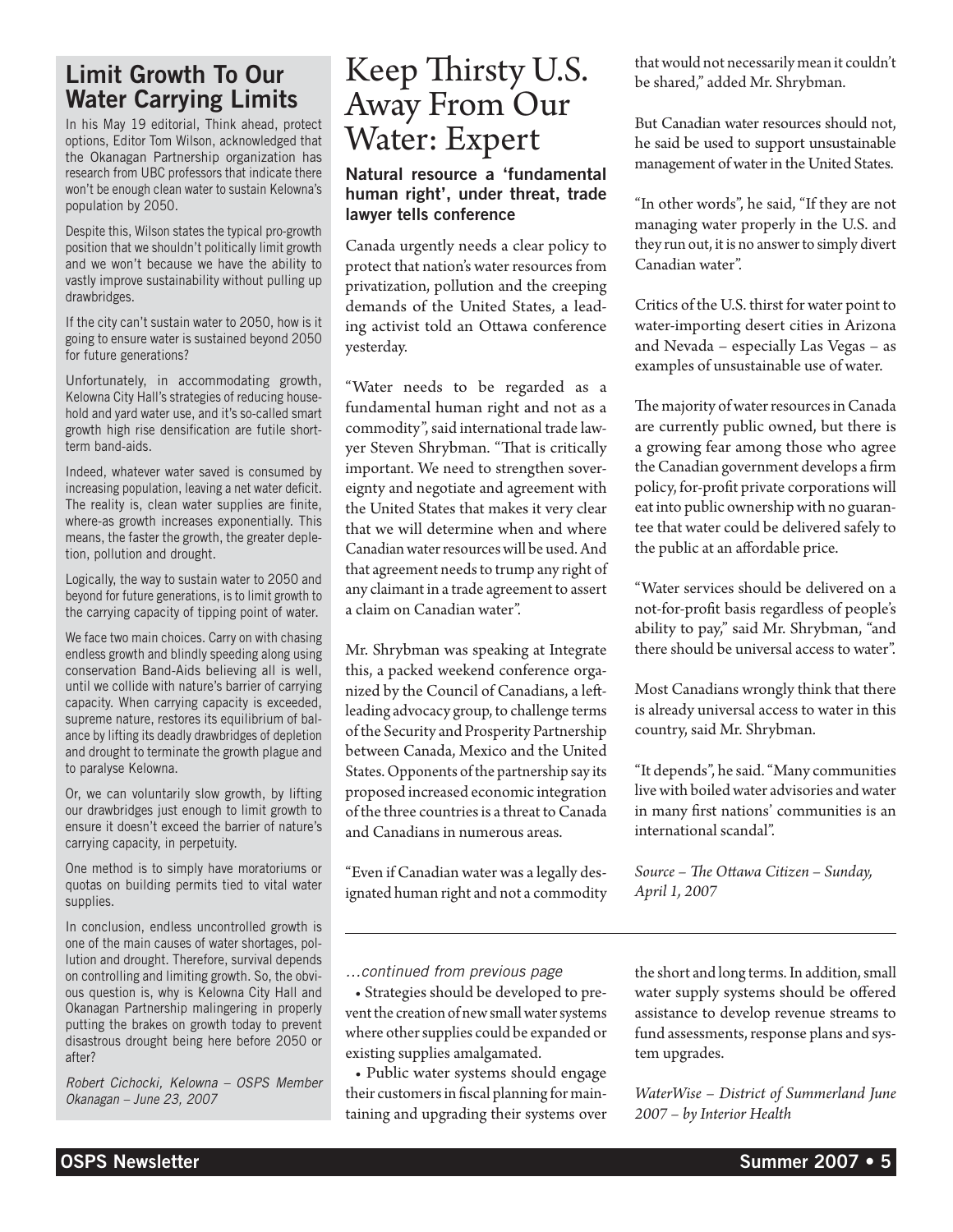# Farmed Lice Still Threaten Wild Smolts

Researcher Alexandra Morton reports from BC's Broughton Archipelago

News from the Broughton Archipelago this spring is not encouraging. The sea lice situation remains serious despite government and industry's assurances that they have the problem handled. This is not surprising because government continues to refuse to do more than just monitor the situation.

Martin Krkosek, from the Centre for Mathematical Biology at the University of Alberta working in the Broughton finds, "Salmon farms can reduce their lice with the drugs, but after the wild juvenile salmon have passed several farms the effect is cumulative. We are seeing 80% of these fish infected at the end of some migration routes right now". Krkosek and I have both authored peer-reviewed studies demonstrating that these infection rates kill pink and chum salmon fry.

While rumour has it most of the farmers are using Slice, a delousing chemical, and this has likely lowered the number of lice per farm salmon, there are just too many farms. This season started with low sea lice numbers as the young wild salmon reached the first farms and we thought the lice had been suppressed to a sub-lethal level. However over the last week we've been watching the condition of the fish decline rapidly, they look terrible.

The biology remains simple: nature very

carefully separates the old salmon from the young salmon. Adult salmon die in the fall and young salmon don't go to sea until spring. If we want wild salmon, this natural law will have to be obeyed and the huge industrial farms moved away form our rivers. They were sited in a time of ignorance, but now we know that wild and farmed salmon don't mix.

Pink salmon are an unrecognized powerhouse to the BC economy. As the most abundant salmon, they fertilize our forests, supporting the logging industry, and they feed tourism's prized Chinook and Coho smelts as they enter the ocean.

The sea lice problem is not confined to the Broughton. We are working from Campbell River to Port Hardy and the story is simple: where there are salmon farms there is a sea lice problem. Scottish researchers have told me, "A five year old could figure this out". It has become apparent the Canadian government scientists are not free to speak their minds – similar to when the Atlantic cod stocks were being destroyed and when the Kemano Completion project threatened wild salmon. They know how serious this situation is, but are immobilized.

Salmon farms can be moved and contained, but wild salmon cannot. There are solutions: we can have both wild and farmed

## QUICK FACTS

• The BC Special Legislative Committee on Sustainable Aquaculture, which called for no new farm development and a move to closed container farms, found only 2,945 direct, indirect and induced jobs are provided by salmon farming, whereas BC Stats Online reports that 14,300 jobs are provided by the commercial and recreational fishing sectors (not including processing or tourism numbers)

• Closed containment technologies are currently used to grow many types of seafood on a commercial scale: arctic char, trout, barramundi, tilapia and others.

• In 2003, Price Waterhouse Coopers conducted an assessment of a land-based system. Eco-Farm, in Norway and concluded that profitable land based fish farming is possible. (http://www.eco-farm. no/PWC\_Final\_Report.pdf)

• Closed, floating systems provide the best option for energy efficiency and the elimination of: solid waste to the environment, escapes, marine mammal kills, disease and parasite transfer to wild fish, and farm losses due to environmental factors.

*www.farmedanddangerous.org*

salmon. But even as the weight of scientific evidence and public distrust builds steadily, the fish farms remain in the water. Nothing has been done to actually benefit our wild salmon and they are going down.

*Watershed Sentinel – May-June 2007*

# ANNOUNCEMENTS

### JULY 21 Canada Parks Day

Watch for events happening around our province. For detailed information, visit http://www.parksday.ca/eng/ events.php?province=British%20Columbia

### July 28 Osoyoos Desert Centre – 8th Annual Romancing the Desert Gala

On this special night, you can stroll along the mile long boardwalk sipping fine BC wines and feasting on local culinary creations. Cost for this special event is \$60.00, with tax receipt available. Contact the Osoyoos Desert Society to reserve your tickets.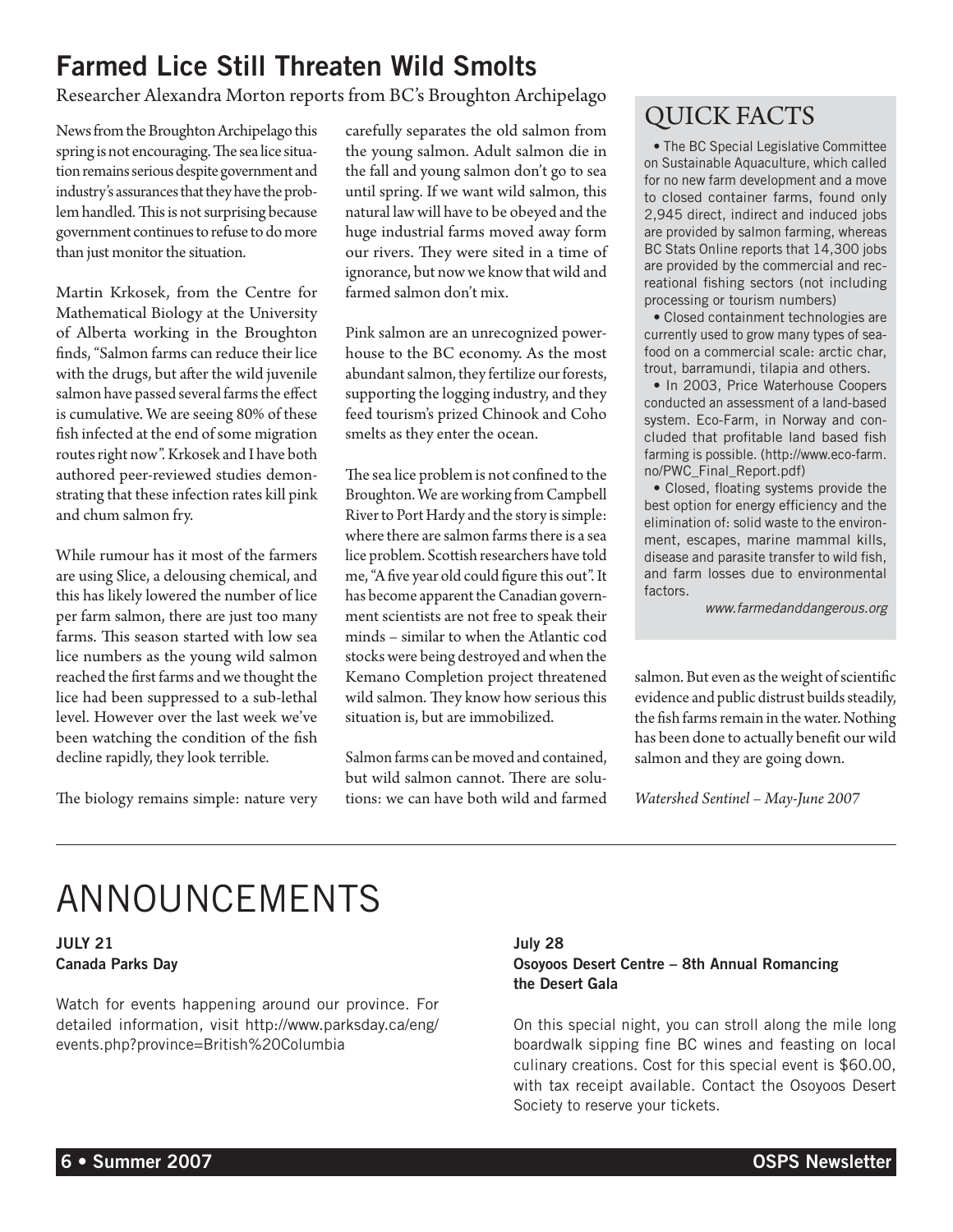## Kaleden then & now There's Gold in Them Thar Hills

It happened only a few years ago, but the excitement of the discovery of gold in the hills west of Kaleden has faded to little more than a forgotten memory now. In the mid 1980's with gold fever rampant in North America, the scene was set for the exploration of this piece of property – if not by miners, by stockbrokers at least.

The presence of gold in the Tertiary age rocks

(25 to 60 million years old) at Wenatchee, Washington, and the discovery of the Dusty Mac mine near Okanagan Falls sparked an interest in the search for gold in rocks of a similar nature in Kaleden – White Lake area.

In 1982 a prospector by the name of M. Morrison staked the Vault 1 – 4 claims just west of Skaha Lake and south of the Kaleden townsite. He was successful in optioning the claims to Riocanex Inc., who carried out a mapping, geochemistry and percussion drilling program on the property later in the same year. The drill holes intersected quartz with anomalous gold, enough to warrant further exploration on the property the following year. More gold values were

obtained; however, Riocanex must not have been too impressed with the results, because they let the option lapse.

Dome Exploration was the next player on the Vault properties. In 1984 Morrison optioned the claims once again. This time, Induced Polarization and Magnetic geophysical surveys were carried out in addition to a drill program. The geophysics indicated an anomaly parallel of a faulted area that had known mineralized rock. The drill program indicated mineralised widths running from one to seven metres, with



*Mining claims blanketed Kaleden and area in the 1980's when gold excitement from the Vault properties peaked.*

gold values of between .59 to 2.5 grams per tone. (Less than .009 oz. of gold per ton.) Some silver values also turned up,

STEVE ARSTAD

*Network, Okanagan Basin Water Board, Central Okanagan Naturalists' Club, North Okanagan Naturalists' Club, Lake Country Environmental Society, Central Okanagan Land Trust, The South Okanagan Similkameen Conservation Program, North Okanagan Real Estate Foundation*, plus many others.

but were also relatively insignificant . The option was dropped once again. The two companies had spent a total of \$150,000 to this point, and both had come to the same conclusion – the property did not contain

In 1985, Seven Mile High Resources Incorporated acquired the claims and issued a prospectus recommending a three

at greater depth.

Although this program turned up little gold, evidence turned up still strongly suggested that the area was conducive to gold mineralization. In May of 1986 Inco Limited entered into an option agreement with Seven Mile to earn 60% of the property by making an initial payment of \$100,000 and agreeing to carry out an expenditure of \$400,000.

phase drilling program that would see the company snap the claims, perform a geochemical survey on the property and carry out a Mag-VIF survey in the area, followed by percussion drilling to assess new anomalies. Diamond drilling would also be done to assess anomalies

a viable orebody.

### CONTINUED ON PAGE 9…

## Okanagan Collaborative Conservation Program

The Central and North Okanagan are following the lead of the South Okanagan in establishing a collaborative Conservation Program, known as the Okanagan Collaborative Conservation Program (OCCP). A signing ceremony was held in Vernon at the Allen Brooks Nature Center on May 16th to allow the supporting organizations to formalize their commitment to this critically important program. To illustrate the broad-based support this program enjoys, some of the organizations who signed on were: *BC Ministry of Environment, BC Grasslands Conservation Council, Nature Conservancy of Canada, Central Okanagan Regional District, Sustainable Environment*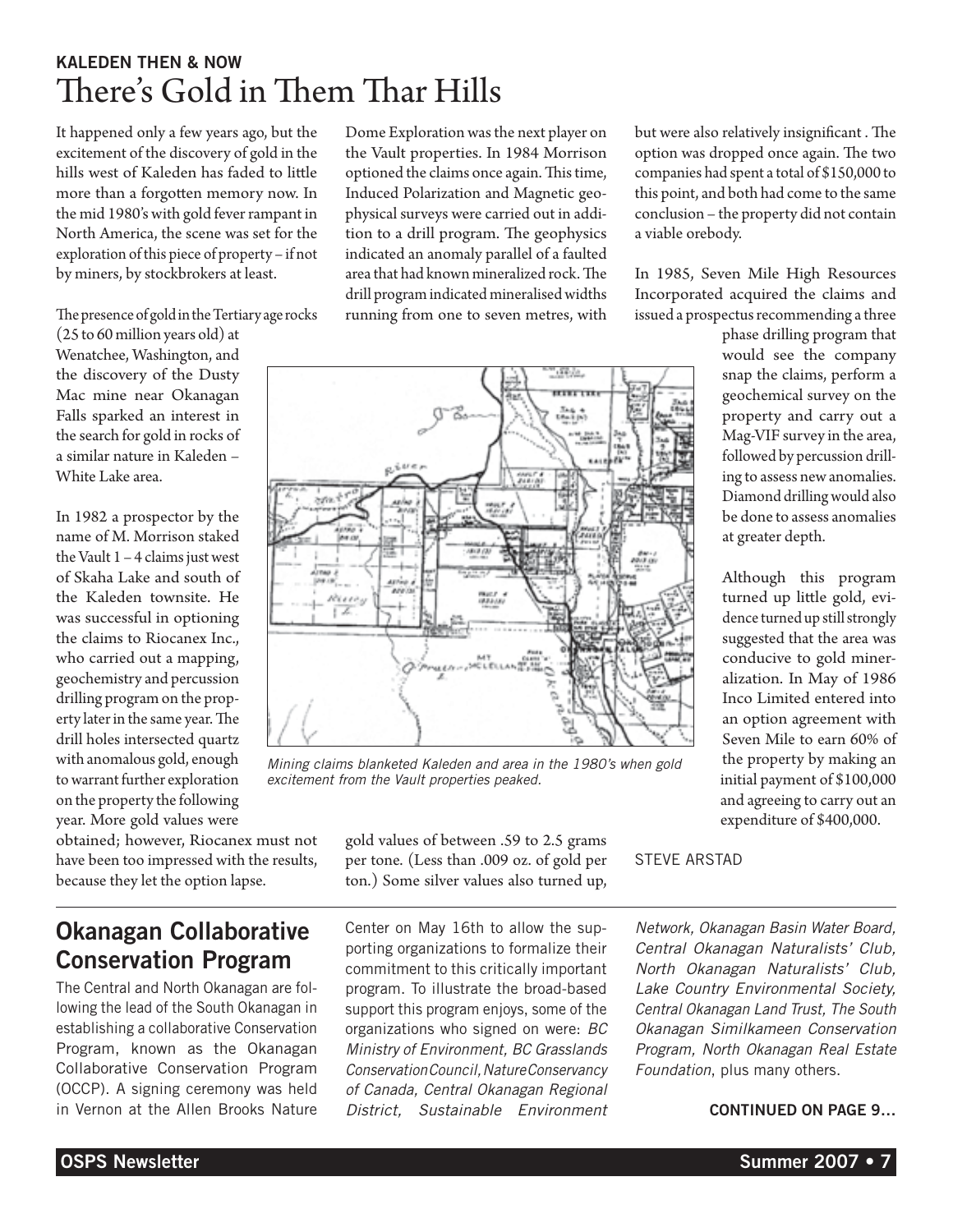## Mud Boggers Push Province to Fence Eco-reserve

The risk that mud bogging is posing to a local ecological reserve has prompted the province to consider fencing a lake.

ATVs and four-by-fours have been driving into the Mahoney Lake eco-reserve and causing damage in the unique ecosystem that thrives both in and around the lake, said Mark Weston, the South Okanagan supervisor for the Ministry of Environment.

The proposal to fence the lake is a "last resort" for the ministry as it attempts to protect the sensitive and rare eco-reserve. Signs warning that the 39-hectare Mahoney Lake reserve is not open to recreational activity and motorized traffic is prohibited have not been adequate to turn traffic away, said Weston, adding that completely fencing off an eco-reserve is not a common step.

The ministry only began investigating it as an option after a four-by-four truck drove near the lake's edge, when water levels were low and became stuck, forcing other trucks to drive in and pull it out. The four-by-four left behind deep marks in the ground and caused considerable damage to the riparian habitat that surrounds the lake and posed potential risk to the lake, as vehicles could leak fuels or impact water flows.

Mahoney Lake, located seven kilometers from Okanagan Falls along Green Lake Road, is one of a few non-mixing or meromictic lakes in the province and has no outflow. As a result, the lake has low oxygen levels and is very high in salinity and alkalinity.

The lake's unique make-up has made it home to a variety of animal and plant species, both in and around the water, including algae, plankton, a variety of aquatic insects, gopher snakes, rattle-snakes and racer snakes and potential for tiger salamanders in soil.

These features have also landed Mahoney

Lake on the world registry of meromictic lakes and it is recognized in international lake research literature as one of the most outstanding meromictic lakes in the world.

The lake is primarily used for research – and has been studied by aquatic ecologists from across the world – and is not open for any recreational use, including swimming. And for the most part, Weston said the lake is hidden jewel that is only known to locals.

"It's sort of a well-kept secret", said Weston. "It doesn't get used much".

However, he said four years ago ATVs and mountain bikes began riding near the lake and forced the ministry to fence off its northern portion. The newly proposed fence will completely encircle the remainder of the reserve, making it only accessible to researchers and the volunteer warden that monitors the reserve.

This comes at the same time as the ministry is looking to fence off Myra-Bellvue in Okanagan Mountain Park due to a similar concern with motorized traffic and following concerns by Summerland about mud boggers driving through the water at Garnett and Trout Creek water sheds, posing risks to the water quality.

The increased use of provincial parks and ecologically sensitive areas for recreational use has come with the population increase, as residential areas expand closer to these areas making them more accessible, said Weston, adding the educating public about the environmental concerns with these activities is often the best way to prevent them.

### *Tracy Clark - Western News Staff – July 11, 2007*

NOTE… OSPS has been constant in efforts to keep Mahoney Lake safe from disturbances of any sort.

### Sickle Point Kaleden: Government Must Protect Public Assets

### *Dear Editor,*

The front page article in Tuesday's Herald regarding the unauthorized access to Sickle Point in Kaleden appeared to be factual in detail, but I thought misleading in how it was presented.

The sub-headline "Kaleden residents say work on lakefront property didn't get proper authorization, but developer says it's perfectly legal" suggests that this is an "I said, you said" issue and that it is simply our word against Mel Reeves". The actual story is not really like that.

Representatives from the RDOS, Ministry of Environment and Ministry of Transportation all came out to the site last week, and in fact a B.C. conservation officer stopped the work. The only role the local citizens played was to call the various agencies and let them know that work was underway. So it is the government agencies that are agreeing that the work was not properly authorized.

Further along, the story says "According to Handfield, Reeves has applied for a five-lot strata development…" That makes it seems once again like my word against Mel Reeves' word.

The story would have been more factual if it had said: "according to MOT file number 17687, received on Feb. 12, 2007, the developer has applied for a five-lot strata development". Although Mr. Reeves maintains he only wants to build a single family home, the only application made by him (more precisely his company) is the above mentioned application for a five-lot strata development. His actions and his words would seem to be at odds.

The public land adjoining the private land at Sickle Point is valuable riparian habitat that is home to a great many migratory birds, many of which are protected under international treaties between Canada and the U.S. Other species at risk may well inhabit the area. We can only hope that the various government agencies will not treat this transgression lightly.

The Skaha lakeshore is a priceless regional asset which can never be duplicated nor replaced once destroyed. The adjacent KVR trail is also a valuable regional asset which is unlikely to be replaced once lost. I am of the opinion that it is inappropriate to use valuable lakefront Crown land that is ecologically sensitive to afford access to a private property.

continued on next page…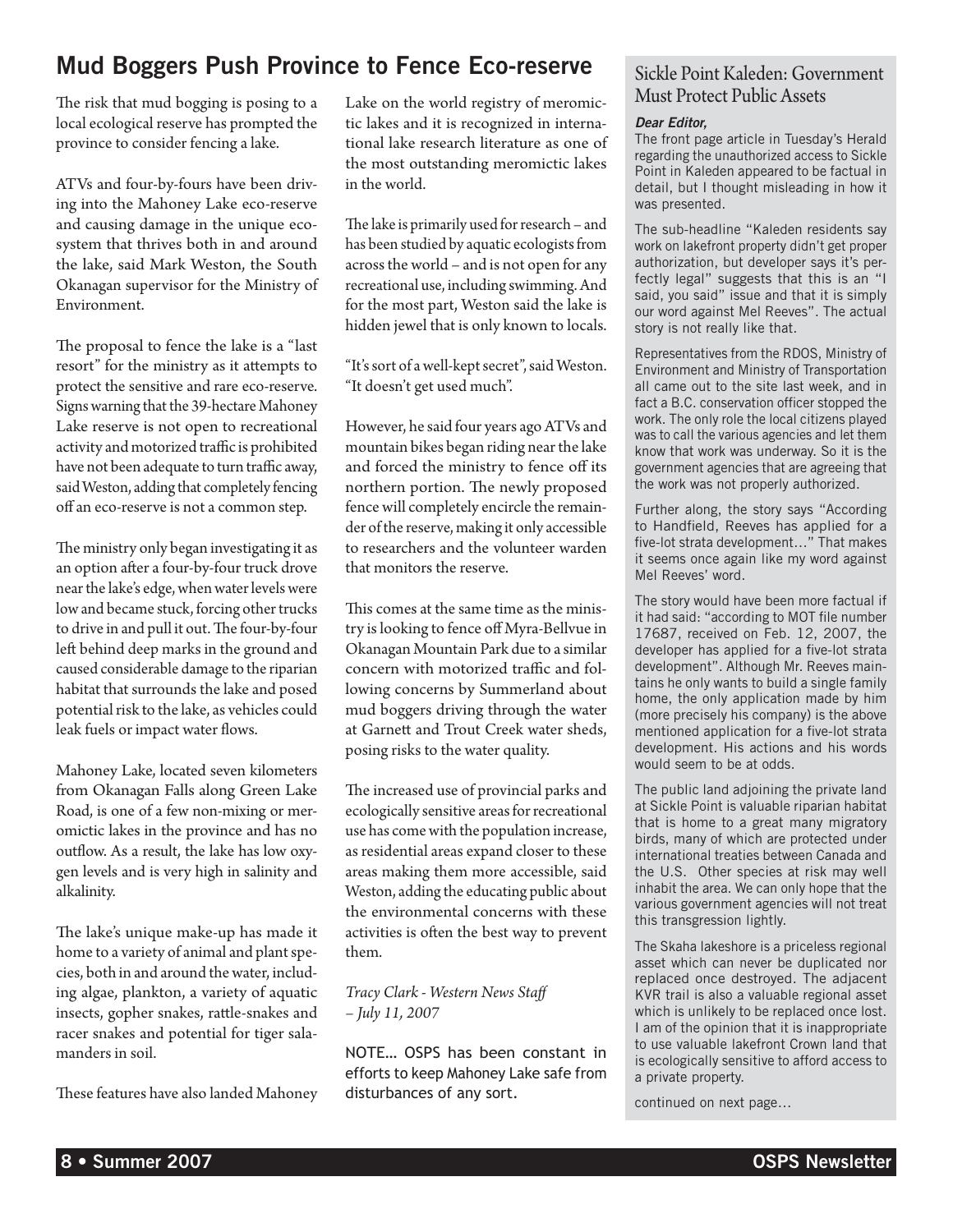## Goats Peak Park Proposal – Westbank

In October, 2005, the Central Okanagan Naturalist's Club (CONC) and the Gellatly Bay Trails and Parks Society (GBTAPS) jointly proposed to the Regional District of Central Okanagan (RDCO) that a new Westside park be established over much of the area know as Goat's Peak. It is situated between Okanagan Lake and the Glenrosa interchange on Highway 97 to the north, Seclusion Bay Resort to the south, and Powers Creek to the east. The map below shows the location of the approximately 600 acre (245 hectares) proposed park, which is all privately held land.

The proposed park is an ecological gem which has had very little disturbance over its entire area, the notable exception being selective logging primarily to the west, and a single residential house with outbuildings and a wharf on the lake, midway between Pebble Beach and Seclusion Bay. It is also a significant archeological site due to aboriginal rock art, ceremonial, and mineral extraction locations. Unfortunately, some of the rock art panels have been removed (chipped off the cliff face) and those remaining are threatened by young partyers spraying senseless graffiti over the area.

Much of the terrain within the proposed park area is very steep, characterized by rugged rock outcroppings, screeds slopes and cliffs, making it unsuitable for development. Panoramic views can be enjoyed from the tops of the numerous rocky knolls which afford a sweeping view of Okanagan Lake, with Okanagan Mountain Park as a backdrop. Over one and a half kilometers

…continued from previous page It is imperative that the various government agencies – RDOS, MOE, MOT, etc. carry out their mandate of protecting public assets and upholding the law of the land and I have no reason to believe they will not do so. But I do believe that our elected officials must give the various agencies' personnel the utmost support in doing so.

*Robert C. Handfield – Kaleden – June 28, 2007 – Penticton Herald* of lakeshore would be included in the proposed park, with a very narrow foreshore area along most of its length.

Many species of concern call this area home: the western rattlesnake (crotalus viridus), gopher snake (Pituophis melanoleucus), northern alligator lizard (Gerrhonotus coeruleus), and Lewis' woodpecker (Melanerpes lewis) are all found here. An underpass across Highway 97 allows mule deer, moose, coyote and other species access to the area as they need it for their seasonal survival. Due to its south and eat aspects and varied forest cover, it offers many different habitats for flora and fauna in a compact locale. Ponderosa Pine, large sagebrush, common rabbit-brush and bluebunch wheatgrass grow on the lower benches, while interior Douglas-firs and saskatoons dominate at the upper elevations, which reach almost 300 meters above Okanagan Lake. Scarlet gilia, sagebrush mariposa lilies and threadleaved phacelia are some for the more interesting and colorful flowers of the area. A curiosity not often noticed elsewhere is the white-lipped land snail which thrives far from the water in the adjacent Gellatly Heritage Regional Park.

Goat's Peak is a fascinating area, rich in biodiversity, which contains a key linkage between Peachland and Westbank. A safe, reasonably level, non-motorized route between the two communities is possible along its mid bench where a crude road already partially connects across the slopes, well away from the risks of traveling the shoulders of highway 97.

We have been receiving strong public support from all sectors when we give the presentation proposing the park. For all of the reasons just outlined, the Central Okanagan Naturalist's Club and the Gellatly Bay Trails and Parks Society believe this is a regionally significant area which deserves no less than park status to ensure our rich natural heritage is kept intact for future generations to enjoy.

*Submitted by Don Guild, Director – OSPS 2007-07-01*

### …CONTINUED FROM PAGE 7

The primary focus is:

• Biodiversity is a key component of Canada's national heritage and the Okanagan Valley natural system is a unique and special place.

• The Okanagan natural system is threatened, but it's not too late to keep it intact for our children and future generations to enjoy as we do.

• We all share a responsibility to protect the Okanagan natural system, with particular help and guidance from the Aboriginal peoples.

• Our common goal of sustainabilityembracing environmental quality, human well-being, and economic opportunitiescan is realized by today's generations and those yet to come.

The intent of the program is to:

• Work to ensure the future of biodiversity is secure and the ecological integrity of this unique landscape is protected.

• Recognize the traditional values and knowledge of the Aboriginal people of the Okanagan so this heritage is honored and applied to new challenges.

• Foster sustainability as a means to preserve the natural heritage of the Okanagan.

• Build on the progress made to date.

• Work together to meet the challenges for the future of the Okanagan natural system.

• Maintain connectivity through the Okanagan corridor from the United States to the caribou region so species can migrate as needed in response to climate and ecological change. Keep low to high elevation connectivity intact as well.

• Translate our commitment into annual action plans.

• Continually monitor our progress and address emerging challenges.

• Pursue all of these objectives through cooperation and collaboration, not advocacy and confrontation.

*Submitted by Don Guild, OSPS Director, 2007-06-13*